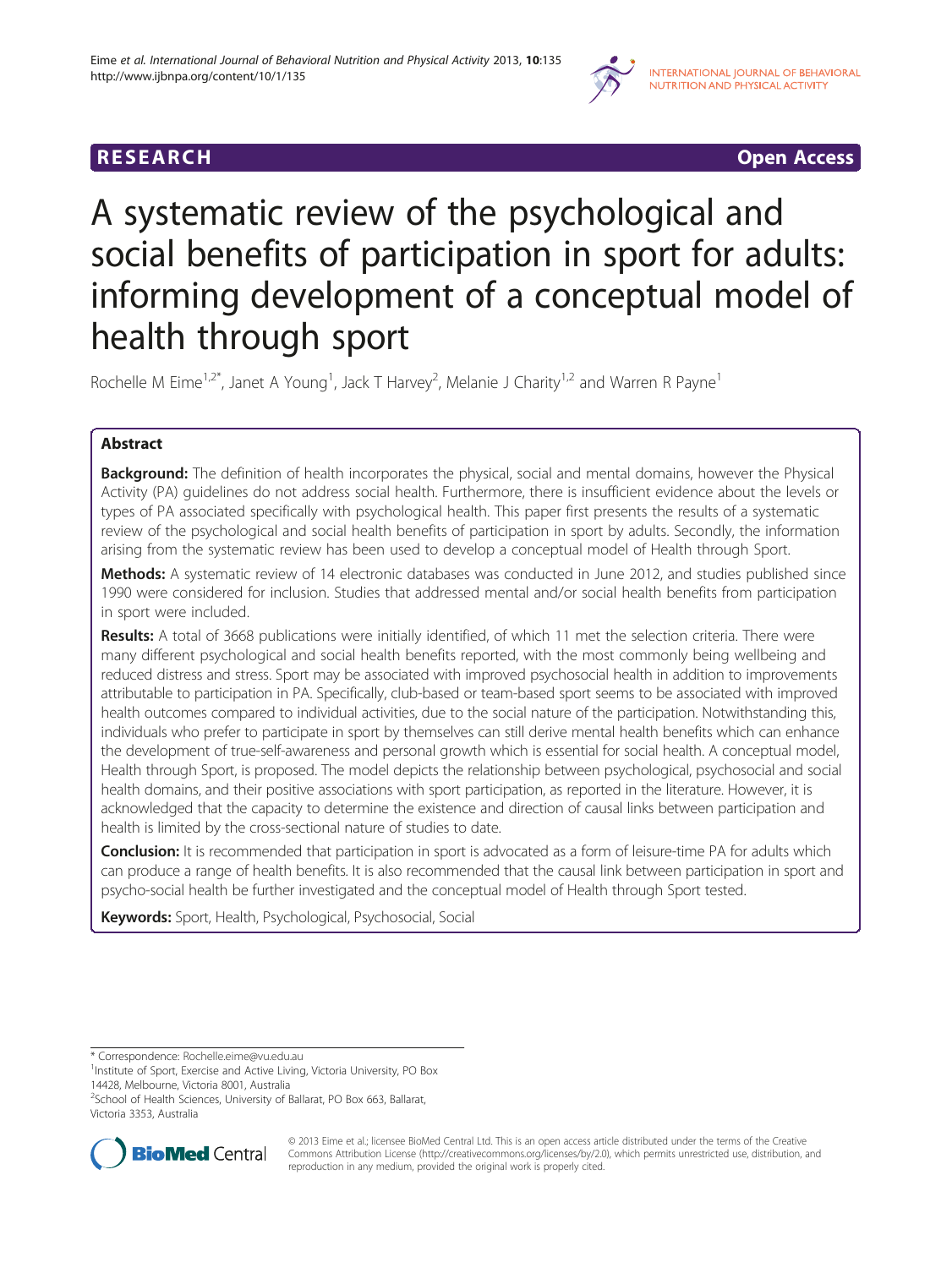#### Introduction

It is important to participate regularly in physical activity (PA) to improve the likelihood of living a healthy life. To assist people living a healthy life, there are specific PA guidelines [\[1](#page-12-0)]. These guidelines include recommendations to avoid inactivity given any activity is better than being sedentary and even low levels of participation are associated with some health gains. However for a substantial health gain to be realised it is recommended that adults participate in PA for at least 150 minutes per week of moderate-intensity, or 75 minutes a week of vigorous-intensity aerobic PA or an equivalent combination of both moderate and vigorous PA [\[1](#page-12-0)].

Recommended minimum levels of PA were historically based on identified quantitative relationships between PA and physical health benefits [\[2\]](#page-12-0). Although mental health benefits have been referenced in more recent guidelines, to date 'insufficient evidence precludes conclusions about the minimal or optimal types or amounts of physical activity for mental health' [\[2](#page-12-0)] (Part G Section 8 p39). Instead of specifying a recommended level of PA for mental health benefits, mental health is often assessed in relation to the existing PA recommendations based on physical health benefits [[3-7](#page-12-0)].

The World Health Organisation's (2006) definition of health incorporates three domains, physical, mental, and social [[8](#page-12-0)]. However, social health is not incorporated into the PA guidelines. Notwithstanding this, the literature informing the PA guidelines does suggest that social support through participation in PA can contribute to positive mental health aspects [[2\]](#page-12-0).

There are many different ways that people can be physically active. During peoples leisure-time is one way. Within the context of leisure-time PA there are different participation modes, settings and types of PA [[9\]](#page-12-0). Eime et al., (2013) have distinguished four modes of leisuretime PA: team sport, individual sport, organised but non-competitive PA; and non-organised PA [[9\]](#page-12-0). Sport is a popular form of leisure-time PA. Participation in sport is often in a social context. Because of this social nature, it is conjectured that sport participation may be associated with greater psychosocial health benefits than other forms of PA [\[10](#page-12-0)].

In a previous study, a Health through Sport model was developed for children and adolescents [[11](#page-12-0)]. This study concluded that there were many different psychological and social health benefits reported, with the most common being improved self-esteem and improved social interaction/integration, followed by fewer depressive symptoms [\[11\]](#page-12-0). The authors concluded that for children and adolescents, sport may be associated with improved psychosocial health benefits above and beyond improvements attributed to participation in general PA [\[11\]](#page-12-0). The aim of this systematic review was to investigate the

psychological and social benefits of participation in sport for adults, and to investigate the applicability of the Health through Sport model to adults.

# Methods

The criteria for considering studies for this review were as follows, and as reported in [\[11\]](#page-12-0).

Inclusion criteria were

- 1. Studies published in English between Jan 1990 and May 2012 inclusive.
- 2. Original research or reports published in peer review journals or government or other organisational publications which reported primary data.
- 3. Studies which presented data that addressed mental and/or social health benefits from participation in sport. In this context, the following definitions were adopted: 'sport' - "a human activity of achieving a result requiring physical exertion and/or physical skill which, by its nature and organisation, is competitive and is generally accepted as being a sport" [\[12](#page-12-0)]. 'health' – "a state of complete physical, mental and social well-being and not merely the absence of disease and infirmity" [\[8\]](#page-12-0); 'mental' - "of or referring to the mind or to the processes of the mind, such as thinking, feeling, sensing, and the like" [[13](#page-12-0)] (p475) 'mental health' – "Mental Health refers to a broad array of activities directly or indirectly related to the mental well-being component included in the WHO's definition of health…It is related to the promotion of well-being, the prevention of mental disorders, and the treatment and rehabilitation of people affected by mental disorders" [[14,15](#page-12-0)] 'social': "Relating to the interactions of individuals, particularly as members of a group or a community " [\[13\]](#page-12-0) (p475); 'social health': "That dimension of an individual's well-being that concerns how he gets along with other people, how other people react to him, and how he interacts with social institutions and societal mores." [\[16](#page-12-0)] (p 152). In this study, we also used the following terms: 'psychological' – synonymous with those aspects of 'mental' that do not include the treatment and rehabilitation of people affected by mental disorders'; and 'psychosocial' - "…any situation in which both psychological and social factors are assumed to play a role" [[17](#page-12-0)] (p638).
- 4. Studies where the data pertained to the individual level (i.e. for persons versus communal or national level).

Exclusion criteria were:

1. Studies or reports that addressed 'exercise', 'physical activity', 'physical education', or 'recreation', and not sport. Definitions of these terms are: 'Exercise' – "physical activity that is planned, structured,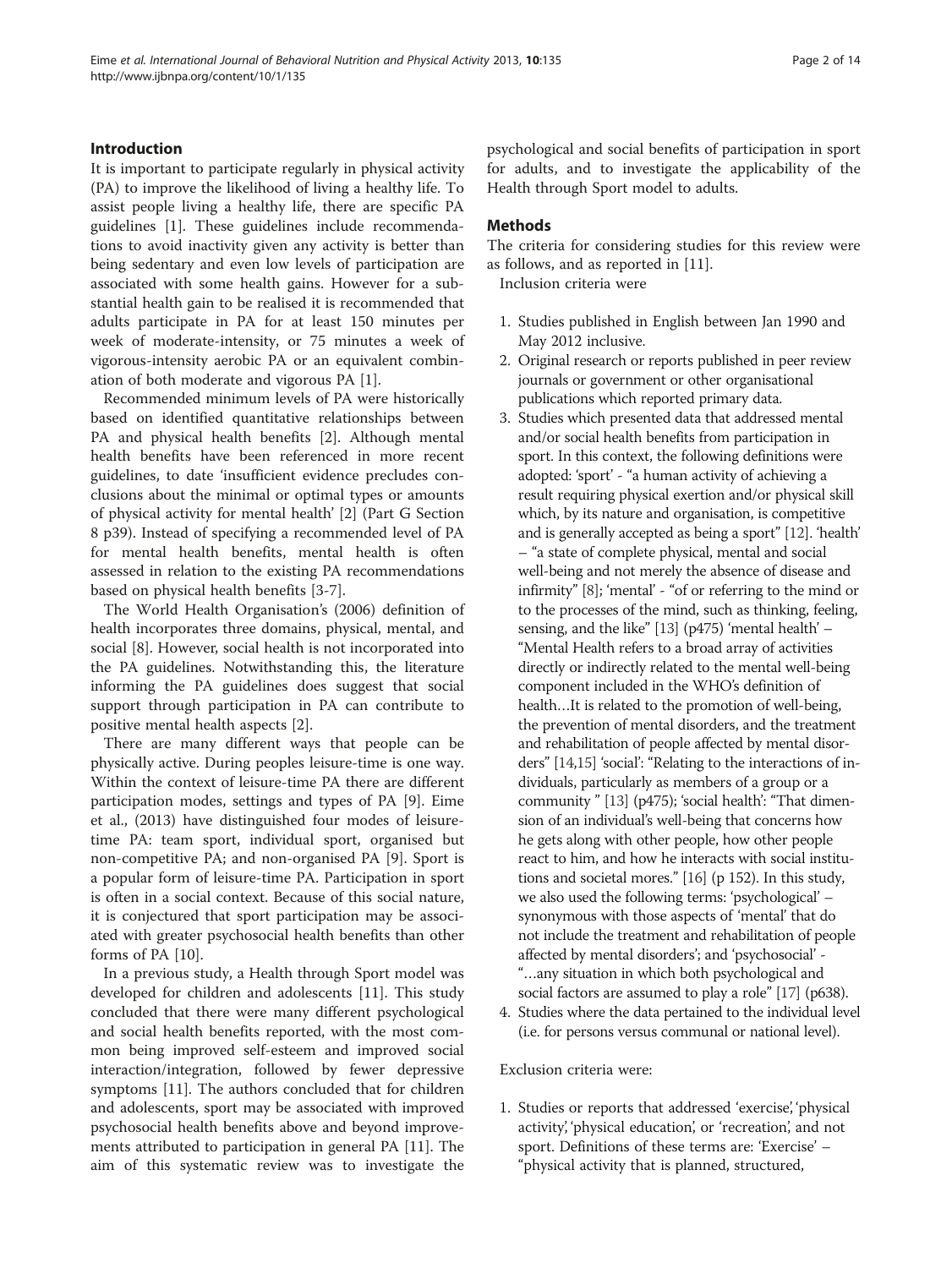repetitive, and purposive in the sense that improvement or maintenance of one or more components of physical fitness is an objective" [[15](#page-12-0)] (p128); 'Physical activity' - "bodily movement produced by skeletal muscles that results in energy expenditure" [\[15](#page-12-0)] (p126); 'Physical education' - "a sequential, developmentally appropriate educational experience that engages students in learning and understanding movement activities that are personally and socially meaningful, with the goal of promoting healthy living" [\[18\]](#page-12-0) (p8); 'Recreation' – "pleasurable activity" [[19](#page-12-0)] (p. 915).

- 2. Research/reports that addressed participation in 'adapted' sports (i.e. sport participation for persons with a physical and/or intellectual disability, such as wheelchair tennis).
- 3. Research/reports that addressed sub-populations subject to specific risks (i.e. studies with heroin users, 'at risk' individuals etc.).
- 4. Research/reports that addressed rehabilitation from, or management of, injury or illness.
- 5. Research/reports that addressed spectators, coaches or sports administrators.
- 6. Research/reports that addressed elite sports participants.
- 7. Research/reports that addressed 'sport development' programs that have an educational objective.
- 8. Book chapters, abstracts, dissertations and conference proceedings.

# Search methods for identification of studies, reports and publications

A systematic search of 14 electronic databases (AUSPORT, AusportMed, CINAHL, Cochrane Library, EBSCHOHost Research Databases, Health Collection, Informit, Medline Fulltext, PsycARTICLES, Psychology and Behavioral Sciences Collection, PsycINFO, PubMed, Scopus, SPORT-Discus Fulltext) was conducted in June 2012. We also consulted with the Australian Sports Commission to search the National Sports Information Centre records in order to identify relevant reports, publications and research not located through the search of the electronic databases cited above. Further, we conducted an internet search using the Google Scholar search engine [\(www.](http://www.googlescholar.com) [googlescholar.com\)](http://www.googlescholar.com) to locate additional studies in the Medicine, Social Sciences, Arts and Humanities subject areas. The Google Scholar search engine was also used to search for recognised International, National and State reports and publications that directly addressed the topic under consideration.

To search the electronic databases a combination of keywords and search terms was adopted. These key words and search terms were formulated by the authors of this systematic review as those they considered

directly addressed the topic under consideration. These keywords and search terms constituted four groups, namely:

Group 1: sport

- Group 2: health
- Group 3: value, benefit, effect, outcome
- Group 4: psychology, depression, stress, anxiety, happiness, mood, quality of life, social health, social relations, well, social connect, social functioning, life satisfaction, mental health, sociology, social.

Accordingly where possible, the database searches consisted of key words from Group 1 AND Group 2 AND Group 3 AND Group 4. The truncation symbol was added to the most basic word stem for each keyword to ensure all associated terms were included in the search.

# Study selection

Figure [1](#page-3-0) provides a summary of the stages of study selection. Titles and abstracts of potentially relevant articles were screened by JY. Authors, JY and RE examined all full-text articles, and assessed the studies to ensure that they met the inclusion criteria. Any discrepancies were resolved through discussion between the two reviewers. Consensus was obtained for all included articles. After reviewing the selected studies it was decided that, given the breadth and complexity of the research domain, that studies focusing on children and adolescent would be further reviewed separately from studies focusing on adults. This review focuses on adults only. Studies that stated that they investigated adults' sport participation were included. A separate systematic review focusing on children and adolescents has been published [\[11](#page-12-0)].

#### Data collection and analysis

Data extracted from each of the studies included: study design and methodology; sample size; country of origin; age of participants; cohort of participants; gender of participants; study aim; sport variable; other PA variables; theoretical construct; key findings in relation to psychological and social health outcomes.

# Assessment of study quality

Study quality was objectively appraised using the Downs and Black checklist [\[20\]](#page-12-0) This checklist has been used in other systematic reviews within the physical activity and health field [[21](#page-12-0),[22](#page-12-0)]. This checklist includes 27 items grouped into categories: reporting (10), external validity (3), internal validity - bias  $(7)$ , internal validity – confounding (6), and power (1). Twenty five items are scored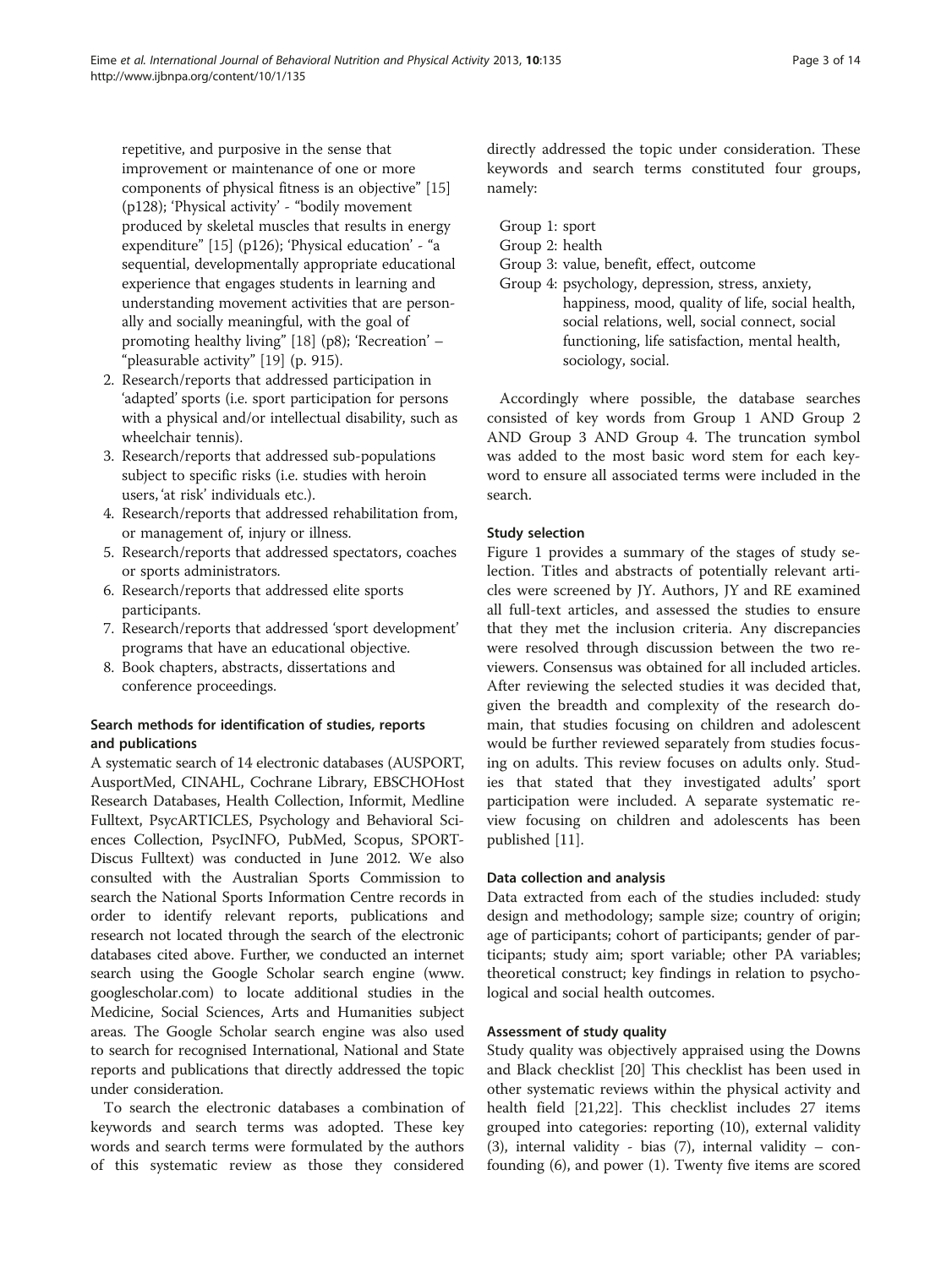<span id="page-3-0"></span>

as 1 (compliance) or 0 (non-compliance or inability to determine compliance); one item about confounding is scored as 2 (full compliance), 1 (partial compliance) or 0 (non-compliance or inability to determine compliance); and the item concerning power is scored (via a more complex algorithm) on a scale of 0–5.

Because most of the studies we reviewed did not involve interventions, a number of the items on the Downs and Black checklist were not generally applicable. We substituted a simpler power item (presence or absence of reference to a power analysis), and scored all items as 0, 1 or NA (not applicable). We calculated a summary quality score for each paper (except the two qualitative papers for which only five items were applicable) by expressing the number of compliant items as a percentage of the number of applicable items. We included these scores (ranging from 44% to 93%) in Table [1](#page-4-0), and used the insights we gained through the scoring process in our discussion of study quality.

# Conceptual model development

Based upon the literature presented in this review, and an accompanying review of literature regarding children and adolescents [\[11](#page-12-0)], a conceptual model of Health through Sport has been developed (Figure [2\)](#page-8-0). The model depicts the relationship between determinants driving sport participation and the reported psychological and social health benefits of participation. The terminology

used in this conceptual model is as defined in the inclusion criterion 3 above. The determinants are represented as per the Socio-Ecological Model [\[33,34\]](#page-13-0). Upon reviewing the studies, two dimensions of sport participation were identified, and it became evident that some reported health benefits were more likely to be associated with some contexts of sport participation than others. Therefore, a model was developed to represent the two contextual dimensions of sport participation and the different strengths of association between different contexts of sport participation and the three health aspects (physical, psychological and social).

With regard to causality, we note that most studies have been cross-sectional and observational in nature, and hence do not provide strong evidence of causality. The literature suggests that sport can have positive health benefits; however it is also the case that better health may predispose people to initiate and maintain participation in sport. A few longitudinal studies provide stronger evidence of causality. However, in the absence of randomised and controlled experimental studies, which are challenging to implement in this domain, it will remain difficult to unequivocally determine the nature and direction of causality. Notwithstanding this, terms like 'outcome' and 'benefit' of sport participation have been used to describe the results of many of the studies reviewed, and we have used the same terminology in reviewing these studies.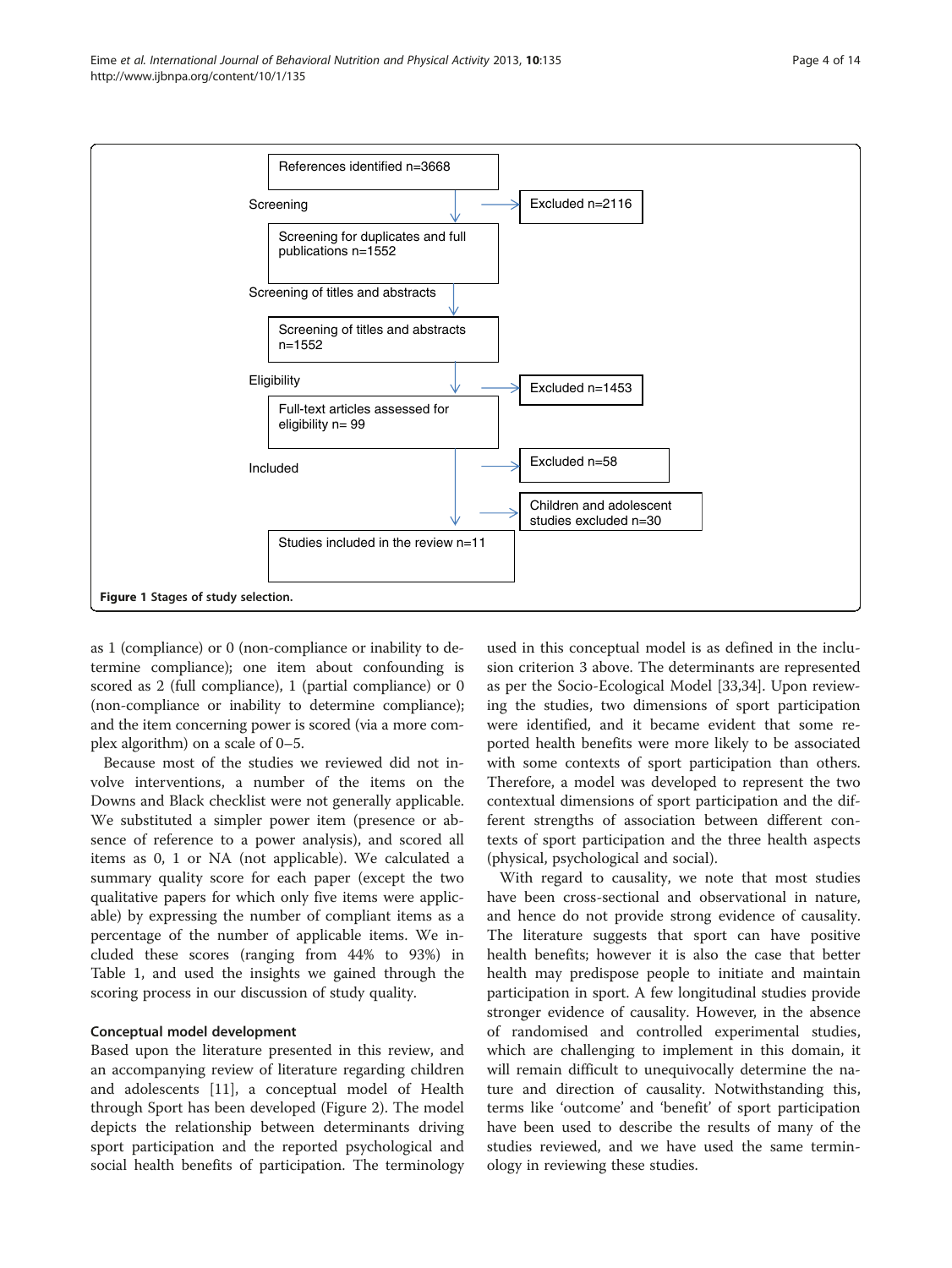|        |        | rasic + staates investigating the psychological and so<br>Reference Design* Method** Sample Country Age | (n)    |                     | (yrs)        | Cohort*** Sex**** Aim       |   | וטוויט טו פוויט                                                                                                                            | Sport                        | Other PA                                            | <b>Theory</b>                                    | Key Finding(s)                                                                                                                                                                                                                                                                                                               | Psychosocial<br><b>Outcomes</b>                                                                       | Score<br>(%) |
|--------|--------|---------------------------------------------------------------------------------------------------------|--------|---------------------|--------------|-----------------------------|---|--------------------------------------------------------------------------------------------------------------------------------------------|------------------------------|-----------------------------------------------------|--------------------------------------------------|------------------------------------------------------------------------------------------------------------------------------------------------------------------------------------------------------------------------------------------------------------------------------------------------------------------------------|-------------------------------------------------------------------------------------------------------|--------------|
| $[23]$ | Quant. | Cross.                                                                                                  | 1427   | Belgium             | 20-65 Adult  |                             | B | Analysis of the<br>relationship<br>between sports<br>participation<br>and stress                                                           | Favourite<br>sports          | no sport,<br>other<br>sports/PA                     | Mindful<br>Movement<br>theory                    | Little difference<br>in perceived<br>stress and<br>emotional<br>distress existed<br>in men and<br>women across<br>different sports.<br>Significant<br>associations<br>were found<br>between<br>participation<br>in walking<br>and meditation<br>sports with<br>stress appraisal<br>and emotional<br>distress among<br>women. | Less stress<br>and distress,<br>less emotional<br>distress (males)<br>and increased<br>social support | 69           |
| $[24]$ | Quant. | Pros.<br>Cross.                                                                                         | 6751   | Germany 18-45 Adult |              |                             | B | Analysis of the<br>effects of sport<br>participation<br>in long-term<br>labour market<br>variables, health<br>and subjective<br>well-being | Sport at<br>least<br>monthly | Less than<br>monthly<br>participation<br>in sport   | Nil                                              | Positive mental<br>health effects<br>of sports<br>participation<br>included vitality,<br>social functioning<br>and role emotion.<br>Sport has<br>positive effects<br>on health<br>and subjective<br>well-being.                                                                                                              | Vitality, social<br>functioning,<br>role emotion,<br>subjective<br>well-being                         | 87           |
| $[25]$ | Qual.  | Cross.                                                                                                  | 14     | Australia           | $16 - 25$    | Adol. and M<br>adult        |   | Explore<br>connections<br>between sport<br>and civic<br>engagement                                                                         | Sport                        | Nil                                                 | Phenomenological<br>framework<br>Grounded theory | Sport participants<br>reported mental<br>and health<br>benefits including<br>feeling good,<br>confident, ability<br>to cope with<br>hard times and<br>a sense of<br>belonging.                                                                                                                                               | Feeling good,<br>confidence,<br>coping with<br>hard times,<br>sense of<br>belonging,<br>resilience    | 67           |
| $[26]$ | Quant. | Cross.                                                                                                  | 16,627 | England             | and<br>older | 16 yrs Adol. and B<br>adult |   | Investigate<br>impact of sports<br>participation<br>on subjective<br>well-being                                                            | Sport                        | No sport and<br>non-social<br>interaction<br>sports | Subjective<br>wellbeing                          | Sports<br>participation<br>positively<br>associated<br>with subjective<br>well-being.                                                                                                                                                                                                                                        | Well-being/<br>happiness                                                                              | 56           |

# <span id="page-4-0"></span>Table 1 Studies investigating the psychological and social health benefits of participation in sport for adults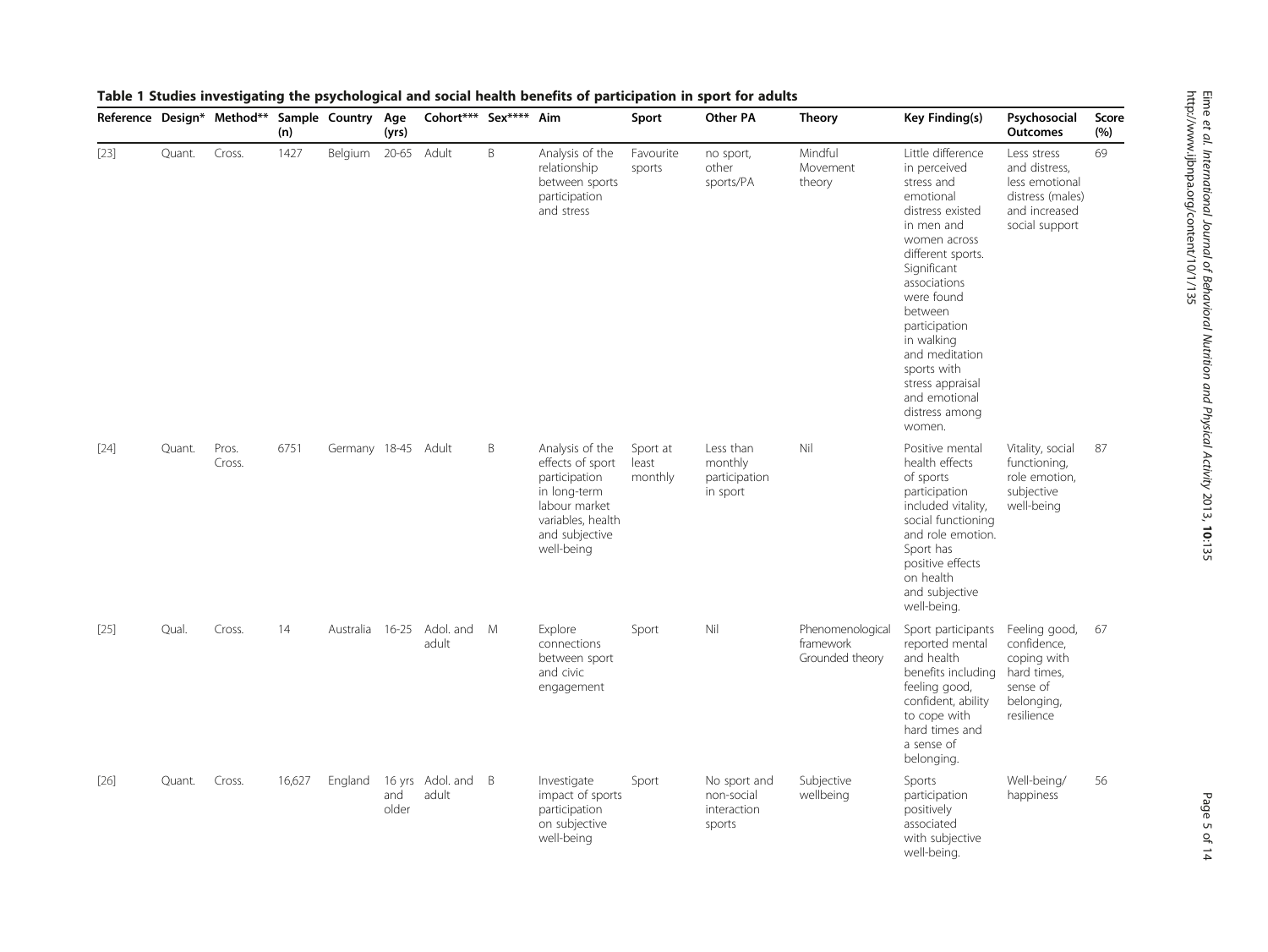| $[27]$ | Qual.  | Cross. | 20  | <b>USA</b>            |    | 17-23 Adol. and B<br>adult |   | Investigate<br>mechanisms<br>for creating<br>sense of<br>community<br>within a<br>sport setting         | College<br>athletes | Nil                      | Sense of<br>community.<br>Grounded theory,<br>Phenomenoligcal<br>approach | Five key factors<br>(leadership<br>opportunities,<br>social spaces,<br>competition,<br>equity in<br>administrative<br>decisions,<br>administrative<br>consideration)<br>were identified<br>that fostered<br>a sense of<br>community<br>within a<br>collegiate<br>sport context.<br>Sense of<br>community went<br>beyond their<br>sporting<br>experience.                                                                                                                                            | Sense of<br>community                                                      | 71 |
|--------|--------|--------|-----|-----------------------|----|----------------------------|---|---------------------------------------------------------------------------------------------------------|---------------------|--------------------------|---------------------------------------------------------------------------|-----------------------------------------------------------------------------------------------------------------------------------------------------------------------------------------------------------------------------------------------------------------------------------------------------------------------------------------------------------------------------------------------------------------------------------------------------------------------------------------------------|----------------------------------------------------------------------------|----|
| $[10]$ | Quant. | Cross. | 818 | Australia M 34- Adult | 47 |                            | F | Examine<br>health-related<br>quality of life<br>and life<br>satisfaction<br>in different<br>forms of PA | Club sport          | Walking and<br>gymnasium | Nil                                                                       | Women involved<br>in club sport<br>reported higher<br>levels of mental<br>well-being and<br>life satisfaction<br>compared<br>with women<br>engaged in the<br>individual-based<br>activities of<br>walking and<br>going to a<br>gymnasium<br>(ie participation<br>in sport is<br>associated with<br>better mental<br>well-being<br>than other<br>forms of PA).<br>Club sport<br>participants<br>had better<br>physical role<br>functioning,<br>vitality, social<br>functioning and<br>mental health. | Mental health, 81<br>life satisfaction,<br>vitality, social<br>functioning |    |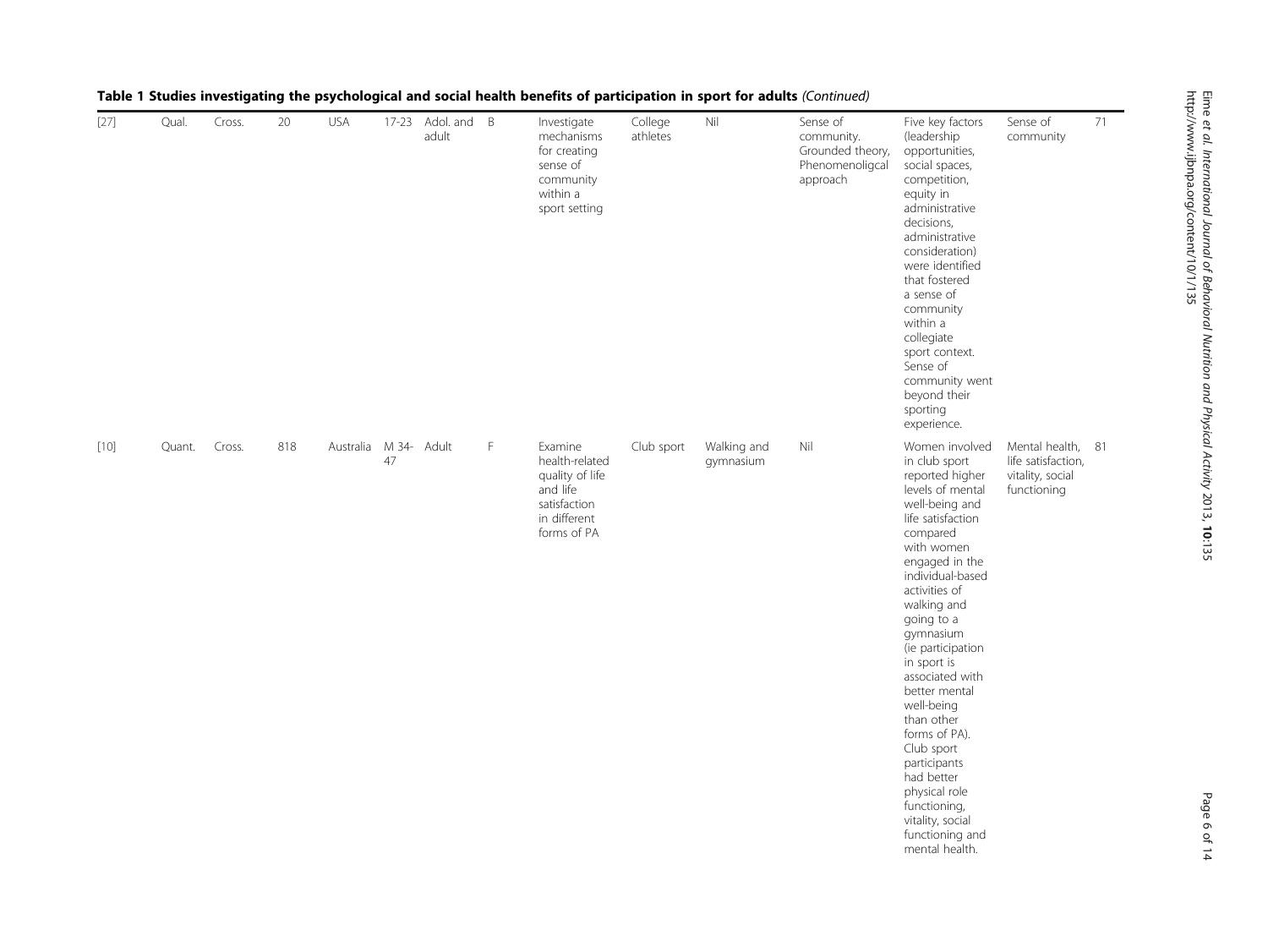| $[28]$ | Quant. | Long.  | 30     | Australia           | M <sub>24</sub> | Adult      | M | Monitor<br>changes<br>in stress<br>and recovery<br>for Rugby<br>League players                                                                                                                                                                 | Rugby<br>League                | nil                                                             | Nil | Significant<br>decreases in<br>social stress<br>were reported<br>between weeks<br>1 and 4.                                                                                                           | Less social<br>stress             | 56 |
|--------|--------|--------|--------|---------------------|-----------------|------------|---|------------------------------------------------------------------------------------------------------------------------------------------------------------------------------------------------------------------------------------------------|--------------------------------|-----------------------------------------------------------------|-----|------------------------------------------------------------------------------------------------------------------------------------------------------------------------------------------------------|-----------------------------------|----|
| $[29]$ | Quant. | Cross. | 19,842 | UK                  |                 | M 45 Adult | B | Examine<br>association<br>between<br>mental health<br>and PA<br>behaviours                                                                                                                                                                     | Leisure Time Walking,<br>Sport | Domestic PA                                                     | Nil | All types of PA<br>associated with<br>lower risk of<br>psychological<br>distress, with<br>strongest effect<br>observed<br>for sport.                                                                 | Less<br>psychological<br>distress | 93 |
| $[30]$ | Quant. | Cross. | 791    | <b>USA</b>          | M 20            | Adult      | B | Examined<br>relationships<br>among<br>dimensions<br>of athletic<br>involvement<br>(team sport,<br>individual<br>sport, athlete<br>identity, jock<br>identity)                                                                                  | Team sport                     | Individual<br>sport and<br>no sport                             | Nil | Participation in<br>a team sport<br>was associated<br>with lower<br>depression<br>scores. Athlete<br>identify mediated<br>the relationship<br>between team<br>sport participation<br>and depression. | Lower<br>depression<br>score      | 73 |
| $[31]$ | Quant. | Cross. | 1919   | Belgium 20-65 Adult |                 |            | B | Examine<br>associations<br>between<br>5 types<br>of PA with<br>different<br>contents:<br>housework,<br>leisure active<br>transport,<br>biking to/<br>from work.<br>walking to/from<br>work and sports<br>participation<br>and mental<br>health | Sport                          | Housework,<br>leisure transport,<br>walking and<br>bike to work | Nil | Sports<br>participation<br>was the only<br>type of PA<br>inversely<br>associcated<br>with both stress<br>and distress.                                                                               | Less stress<br>and distress       | 75 |

Table 1 Studies investigating the psychological and social health benefits of participation in sport for adults (Continued)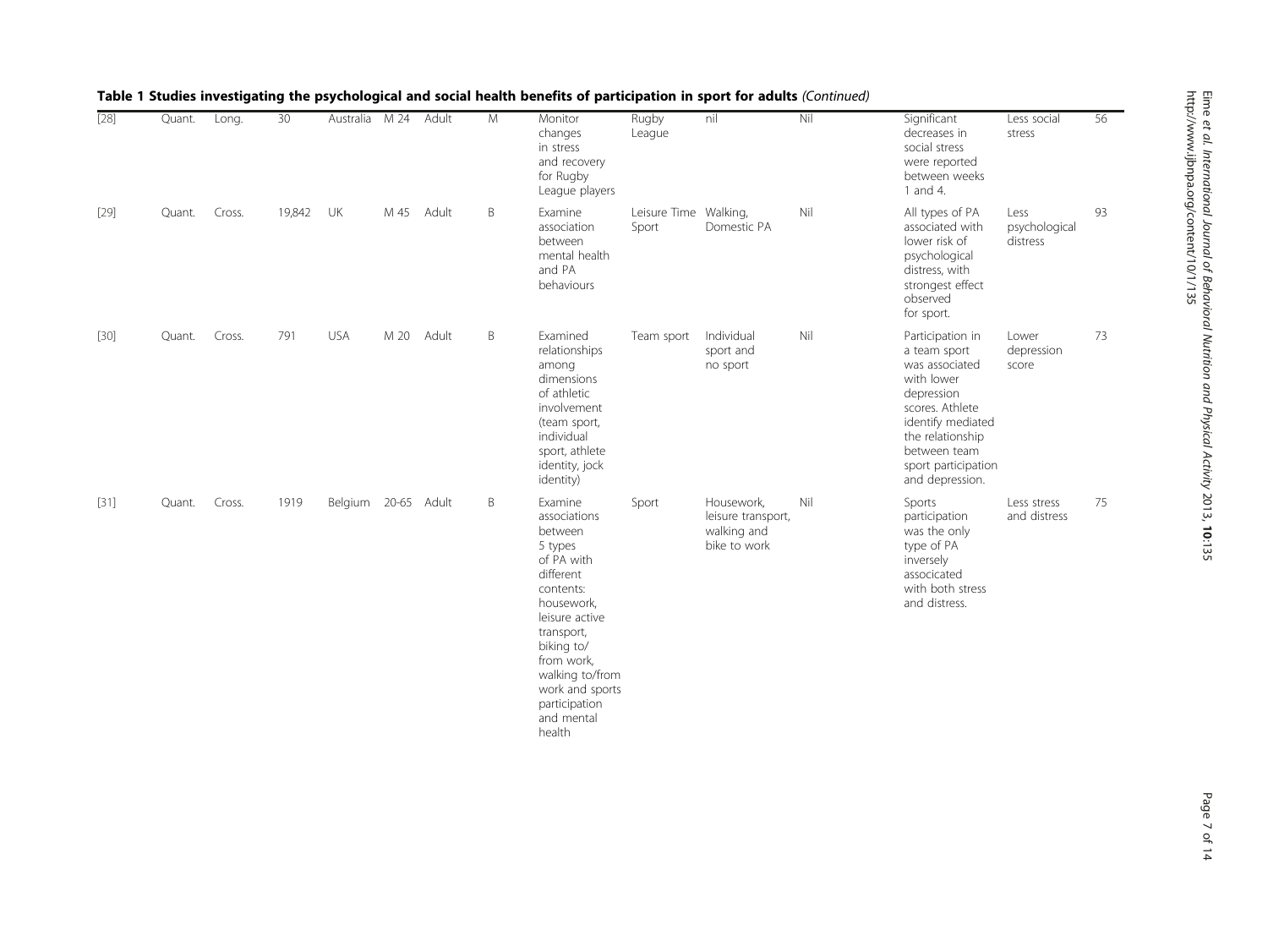| $[32]$ | Quant. | Pros. | 118 | UK | M 21 | Adult | B | Test hypotheses Competitive Recreation<br>that importance<br>of ratings of<br>life aspirations<br>would mediate<br>the effects of<br>participation<br>in sport on<br>psychological<br>well-being | sport | sport<br>participation participation | Self-Determination<br>Theory | Recreational<br>athletes<br>reported higher<br>psychological<br>well-being than<br>competitive<br>athletes. The<br>moral worth of<br>sport does not<br>reside so much<br>in the frequency<br>with which<br>individuals<br>engage in sport<br>but in the<br>goals and values<br>people express<br>through their<br>participation. | Hedonic<br>enjoyment and<br>eudemonia<br>wellbeing | 44 |
|--------|--------|-------|-----|----|------|-------|---|--------------------------------------------------------------------------------------------------------------------------------------------------------------------------------------------------|-------|--------------------------------------|------------------------------|----------------------------------------------------------------------------------------------------------------------------------------------------------------------------------------------------------------------------------------------------------------------------------------------------------------------------------|----------------------------------------------------|----|
|--------|--------|-------|-----|----|------|-------|---|--------------------------------------------------------------------------------------------------------------------------------------------------------------------------------------------------|-------|--------------------------------------|------------------------------|----------------------------------------------------------------------------------------------------------------------------------------------------------------------------------------------------------------------------------------------------------------------------------------------------------------------------------|----------------------------------------------------|----|

Table 1 Studies investigating the psychological and social health benefits of participation in sport for adults (Continued)

\*Quant. (Quantitative): Qual (Qualitative). \*\*Cross. (Cross-sectional): Pros. (Prospective): Long: (Longitudinal). \*\*\*Adol (Adolescent). \*\*\*\*M (Male): F (Female): B (Both Male and Female).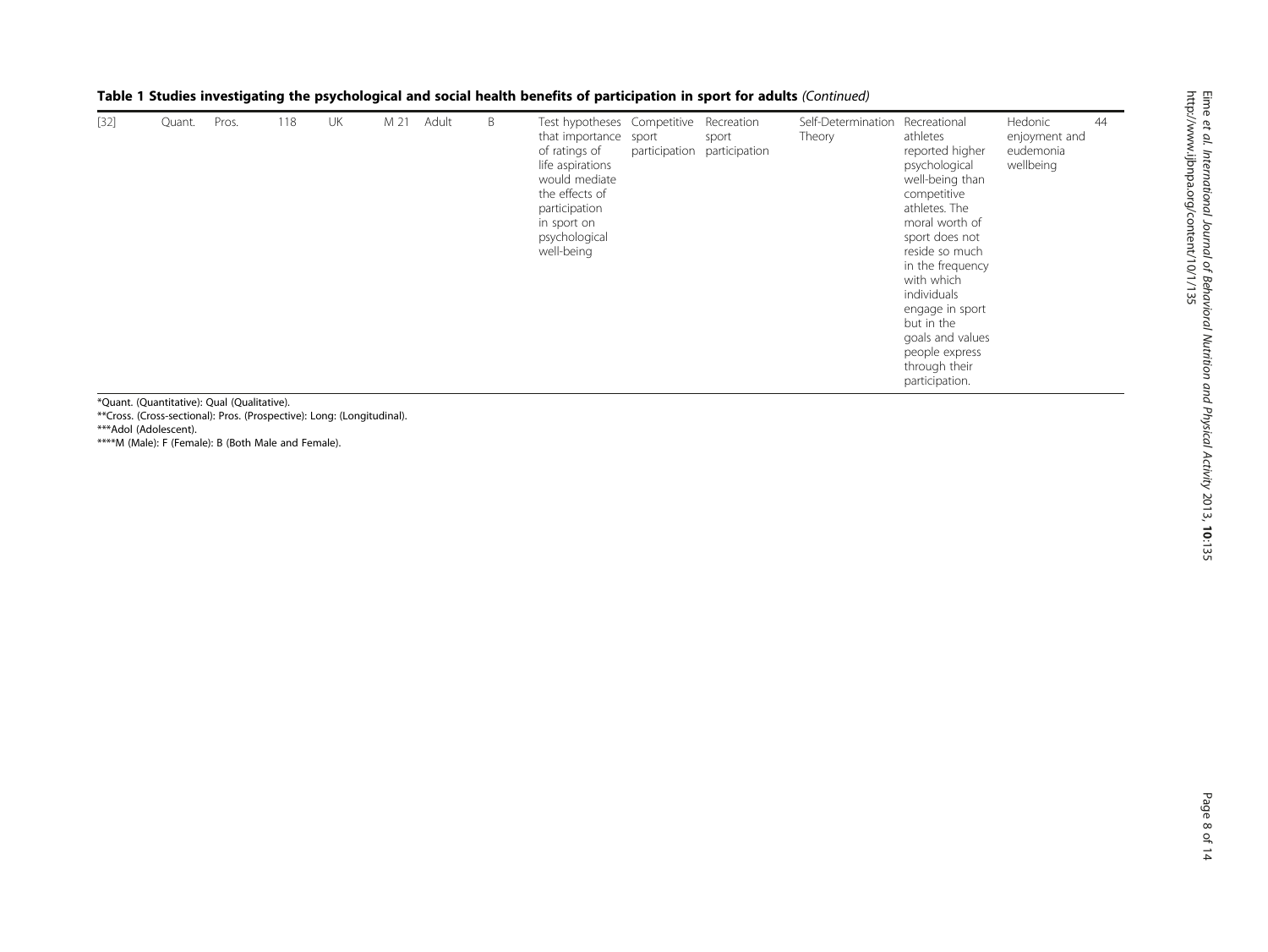<span id="page-8-0"></span>Eime et al. International Journal of Behavioral Nutrition and Physical Activity 2013, 10:135 Page 9 of 14 http://www.ijbnpa.org/content/10/1/135



#### Results

A total of 3668 publications were initially identified. Table [1](#page-4-0) provides a summary of the 11 studies that met the inclusion criteria. The majority of studies were quantitative  $(n = 8)$  rather than qualitative  $(n = 3)$ . There were no randomised-controlled trials in the identified studies, with the majority being cross-sectional  $(n = 8)$ . Two were classified as prospective. One of these was a study using cross-sectional sample data over a 22 year period [[24](#page-12-0)] and the other states it is prospective without providing details of waves of measurement time [[32\]](#page-13-0). Whilst one study is classified as longitudinal, it only covers a single Rugby League season with multiple measurement periods within the season [[28\]](#page-13-0).

The sample sizes in the studies that met the inclusion criteria ranged from 14 to 19,842 participants. The majority of studies  $(n = 8)$  had over 100 participants. The majority of studies were conducted in Australia  $(n = 3)$ and United Kingdom  $(n = 3)$ , followed by United States of America (n = 2), Belgium (n = 2), and Germany (n = 1). The age of study participants was generally adult exclusively  $(n = 7)$  with four studies including older adolescents too. Nearly all  $(n = 8)$  included both males and females. The three Australian studies focused exclusively on males [[25](#page-13-0),[28](#page-13-0)] or females [[10](#page-12-0)].

Most studies scored highly on the modified Downs and Black scale of study quality (median 71 percent; range 44–93 percent). Those studies scored above the median value (higher quality) were all cross-sectional quantitative studies [[10,24,](#page-12-0)[29-31\]](#page-13-0). None of the studies of higher quality incorporated a theoretical approach. Within the studies of higher quality, there was no consistency regarding the components of sport and other PA investigated. Instead, these included: sport at least monthly [[24](#page-12-0)], club sport [\[10](#page-12-0)], leisure time sport [[29\]](#page-13-0), team sport [[3\]](#page-12-0), and sport [\[31](#page-13-0)]. As a consequence of the varied study designs, low number of studies, and differing aspects of sport investigated, there was no clear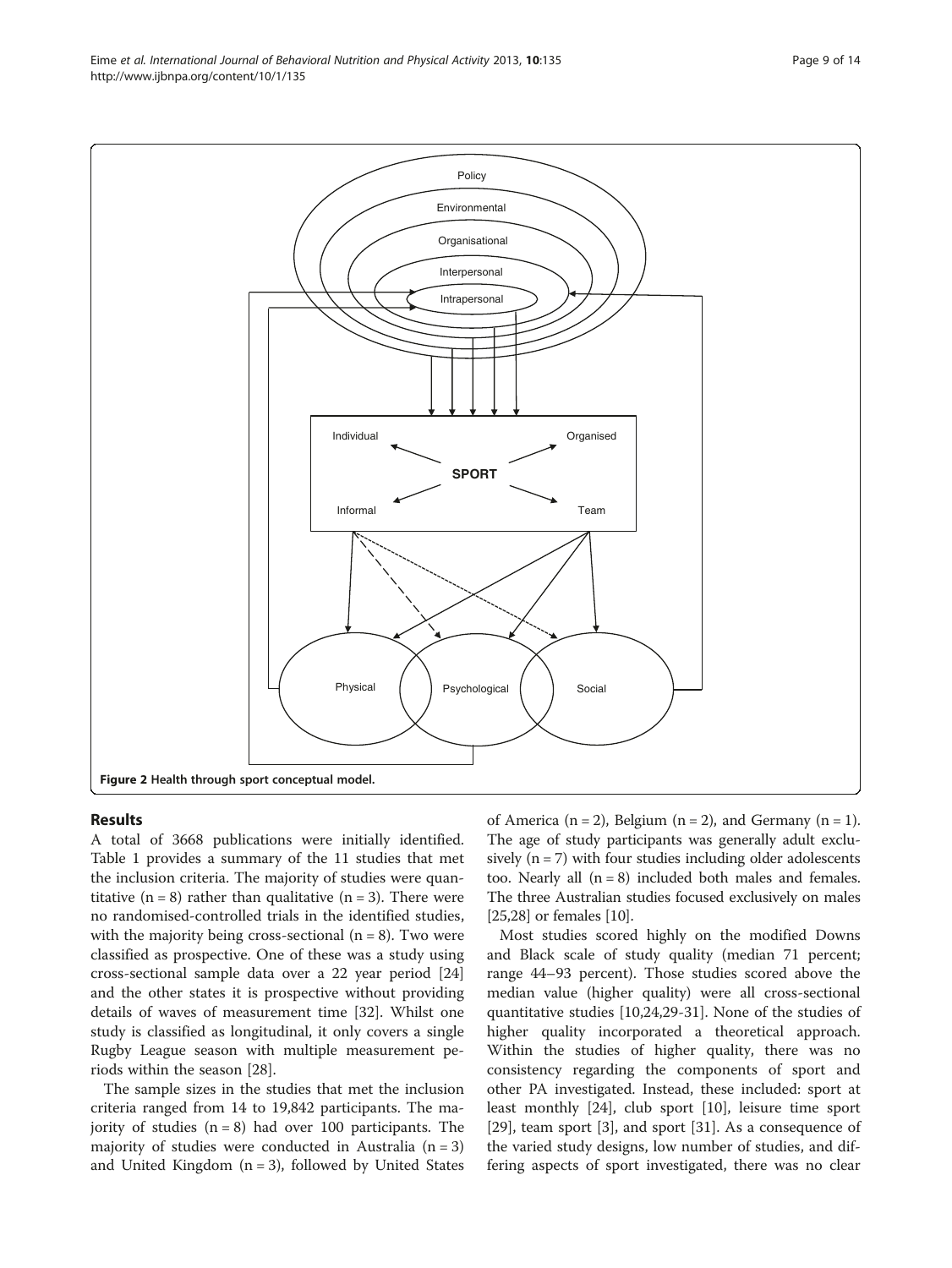distinction between the key findings of the higher and lower ranked studies in terms of the psychological and social health benefits of participation in sport.

Thirteen different psychosocial health aspects were identified in the ten studies (Table 2). The most common positive health benefit was improved well-being [[24,](#page-12-0)[25,28,32\]](#page-13-0), followed by reduced stress [\[23](#page-12-0)[,28,31](#page-13-0)], reduced distress [\[23,](#page-12-0)[29,32\]](#page-13-0) and increased social functioning [\[10,24](#page-12-0)] and vitality [[10,24\]](#page-12-0).

The definitions and measurement of sport participation varied considerably. Several studies classified sport participation by frequency only [\[24,](#page-12-0)[26,29,31\]](#page-13-0), whilst others classified measurement by favourite sport [\[23](#page-12-0)], club sport [[10](#page-12-0)], team sport [\[30](#page-13-0)] or context of participation such as competitive versus recreational [\[32](#page-13-0)]. The types of sport activities were generally not defined, however Eime et al. [[10](#page-12-0)] defined club participants as participating in netball and/or tennis, and King et al. [[28](#page-13-0)] measured stress and recovery in Rugby League. The measurement was often in binary terms where those participating in sport were compared to those participating in other activities or to those not participating in any activity. Sport was not always the focus of each paper and in some instances sport was measured as one context of PA participation [[31\]](#page-13-0).

Half of the studies incorporated a theoretical perspective. Two incorporated a Grounded theory theoretical perspective to their enquiry [[25](#page-13-0),[27](#page-13-0)], whilst others utilised specific theories such as the Mindful Movement theory and Self-Determination theory to explain behaviours.

Few differences were evident between the conclusions of studies of higher and lower quality or of different study design. Although the total number of studies reviewed was relatively small, there were some differences

Table 2 Summary of the psychosocial health aspects associated with sport participation for adults

| Category      | Specific health aspect | Study            |
|---------------|------------------------|------------------|
| Psychological | Well-being             | [24, 25, 28, 32] |
| Psychological | Reduced stress         | [23, 28, 31]     |
| Psychological | Reduced distress       | [23, 29, 31]     |
| Social        | Social functioning     | [10,24]          |
| Psychological | Vitality               | [10,24]          |
| Psychological | Hedonic enjoyment      | [32]             |
| Psychological | Subjective wellbeing   | [26]             |
| Psychosocial  | Belonging              | [25]             |
| Psychological | Life satisfaction      | $[10]$           |
| Psychological | Lower depression       | $[30]$           |
| Psychological | Mental health          | $[10]$           |
| Psychosocial  | Role emotion           | $[24]$           |
| Psychosocial  | Sense of community     | [27]             |

in the reported health outcomes associated with different contexts of participation. Therefore the following presents a summary of the psychological and social health benefits of participation in sport according to the different contexts of sport participation/definition.

#### Sport participation in general

A study by Asztalos et al. [\[31](#page-13-0)] compared sport to other forms of PA with regard to mental health. As these authors explain, the relationship between physical activity and mental health may change across different domains of activity. In their study Asztalos et al. examined the associations between participation in five domains of PA: housework leisure active transportation, biking to/from work, walking to/from work, and sports participation [[31\]](#page-13-0). The aspects of mental health measured were perceived stress and psychological distress. The mean frequency of sports participation in the sample of 1919 adults was once per week, averaging 2.75 hours/week. Sport participation was based upon this mean, and specifically the adults had to participate weekly for at least 2.75 hours. Whilst the data was controlled for gender, age and occupation, they did not do so for level of PA. Nonetheless, sports participation was the only type of PA inversely associated with both stress and distress. On the other hand, housework was associated with more stress and distress for women with blue-collar jobs. Biking to work was associated with more stress for men with blue-collar jobs. The authors provided some reasons why they believe that sport participation, and not other types of activities, had better mental health outcomes. They explained that sport represents a chosen leisure-time activity and aims for recreation, enjoyment and social interaction which promotes well-being. Furthermore, these improved levels of well-being are not associated with PA that implies compulsion which to an extent, housework and active transport do. Similarly, Harmer et al. [\[29](#page-13-0)] investigated PA in different domains of sport, walking and domestic PA. They found significant benefits of participation on reduced psychological distress for all types of activity with participants only needing a minimum of 20 per week to have significant differences in mental health measures [[29](#page-13-0)]. The strongest effects were observed for sport participation. A dose–response pattern was reported, which demonstrated greater risk reduction with higher volume and/or intensity of participation.

#### Club sport participation

A recent study investigated sport participation more specifically. Eime et al. [\[10](#page-12-0)] hypothesised that sports club participants would have improved health related quality of life (HRQoL) and life satisfaction given the social nature of their participation, compared to more individual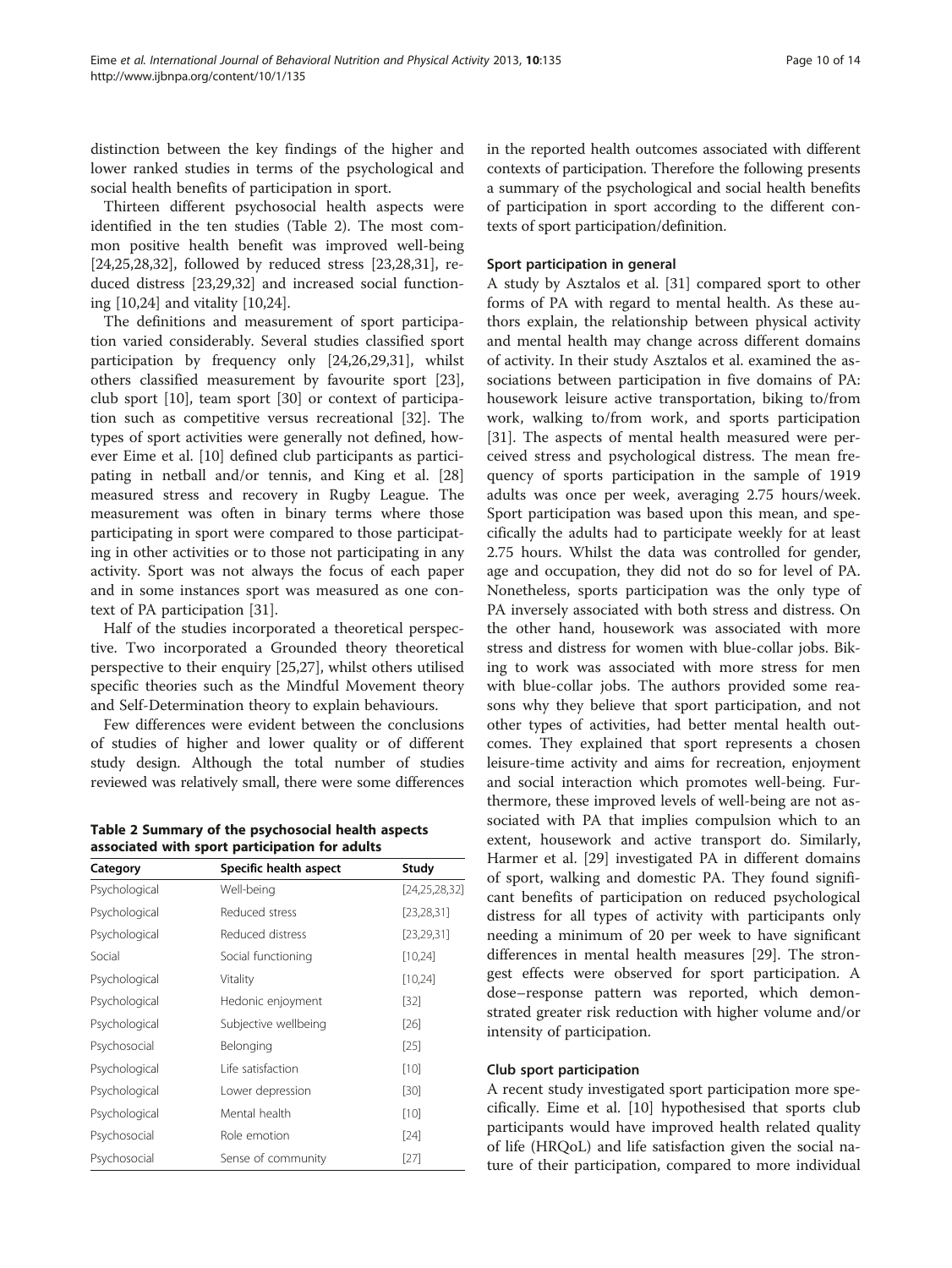PA activities such as walking and going to the gymnasium [[10\]](#page-12-0). These authors also compared these contexts of participation with a normative reference group of participants, which measured the same health aspects. Even after adjusting for differences in levels of PA, club participants had better physical role functioning, vitality, social functioning, mental health and life satisfaction than gymnasium and walking participants. These results support the notion that participation in a socially engaged manner can contribute to mental health and lifesatisfaction. The authors concluded that the improved health benefits in the sport club group compared to individual based PA may result from enhanced social connectedness, social support, peer bonding and self-esteem which may be provided by club support [[10](#page-12-0)].

Similarly, Miller et al. investigated group (defined as team in the literature) compared to individual sport participation in terms of depression and suicidal behaviour [[30\]](#page-13-0). Team sport was defined as requiring two or more people on the same side to coordinate their movements. Miller et al. found that both participation in team sport and athlete identify were associated with lower depression scores. Specifically, athletic identify mediated the relationship between sport participation and depression.

#### Recreational and competitive sport

Within club and/or team sport participation there can be different contexts of play, including competitive and recreation participation. One study investigated the contributions of recreational sport and competitive sport to life aspirations and psychological well-being [\[32](#page-13-0)]. The prospective design meant that demographic characteristics and participation in recreational versus competitive sport were collected at baseline, and after two weeks, and general psychological well-being was assessed. The life aspirations had a mediating effect on the relationship between participation in recreational and competitive sport and psychological well-being. Furthermore, recreational participants showed a preference for intrinsic life aspirations compared with competitive participants and reported higher psychological well-being [\[32\]](#page-13-0). The researchers concluded that the relative importance of intrinsic over extrinsic aspirations is a key dimension in predicting psychological well-being. They proposed that their findings are in line with the Self-Determination theory [[35](#page-13-0)] given intrinsic motivation is related to personal growth, community contributions, health and meaningful relationships and is far more rewarding and enhances eudemonia and enjoyment compared with extrinsic life aspirations. Furthermore, Chatzisarantis and Hagger argued that, because the focus of recreational participation is not so much on winning compared to competitive sport structures, participants in recreational sport place greater emphasis on intrinsic versus extrinsic life aspirations.

Only one study investigated a single sport being Rugby League [\[28\]](#page-13-0). These researchers investigated Rugby League participation across a season and changes in social stress, and how this related to fatigue and injury. There were significant differences observed in social stress between weeks 1 and 4. On the recovery scales significant differences were observed for social recovery between weeks 1 and 5 and general well-being between weeks 2 and 3 [\[28\]](#page-13-0).

# Other sport participation

Warner and Dixon (2011) interviewed former college athletes and asked them about mechanisms for creating a sense of community within a sport setting. The study found that sense of community was mainly fostered by administrative consideration, leadership opportunities, equity in administrative decisions, competition and social spaces [[27](#page-13-0)].

Two studies had a less defined measure of sport, with favourite sport [\[23](#page-12-0)] and frequency of participation [[24](#page-12-0)] being used. In the more recent study, sport participation was defined as how often individuals participated in their favourite sport per week [[23\]](#page-12-0). The authors presented results of frequency of participation to demographics but not to the health outcomes of stress appraisal and emotional distress. However, they did provide detailed information on the types of sports and the associated health outcomes. Sport type-related differences relative to stress appraisal and emotional distress were scarce. However, sport versus no sport participation was associated with significantly less stress and distress. Therefore the differences in the PA to mental health relationship are insignificant as long as the individual's participation is in the personally favoured types of sport. The authors concluded that, in trying to explain the PA - mental health relationship, previous research has narrowed the spectrum of PA domains down to sport participation. As a result Asztalsos et al. proposed that 'no one activity fits all recommendations' in relation to stress appraisal and emotional distress. However they did emphasise the fact that there is an association between specific types of sports and individual preferences, and that it is important for people to choose a sport that suits them best [\[23\]](#page-12-0). In particular, individuals who prefer to participate in sport in solitary modes can experience mental health benefits from this chosen form of participation. Specifically, they concluded that such modes of participation can enhance the development of true-selfawareness and personal growth, which is important to social health [[23\]](#page-12-0).

Lastly, Lechner conducted a micro econometric study analysing the effects of sport participation on long-term labour market variables, as well as health and subjective well-being indicators [\[24\]](#page-12-0). In addition to the sizeable positive long-term labour market effects in terms of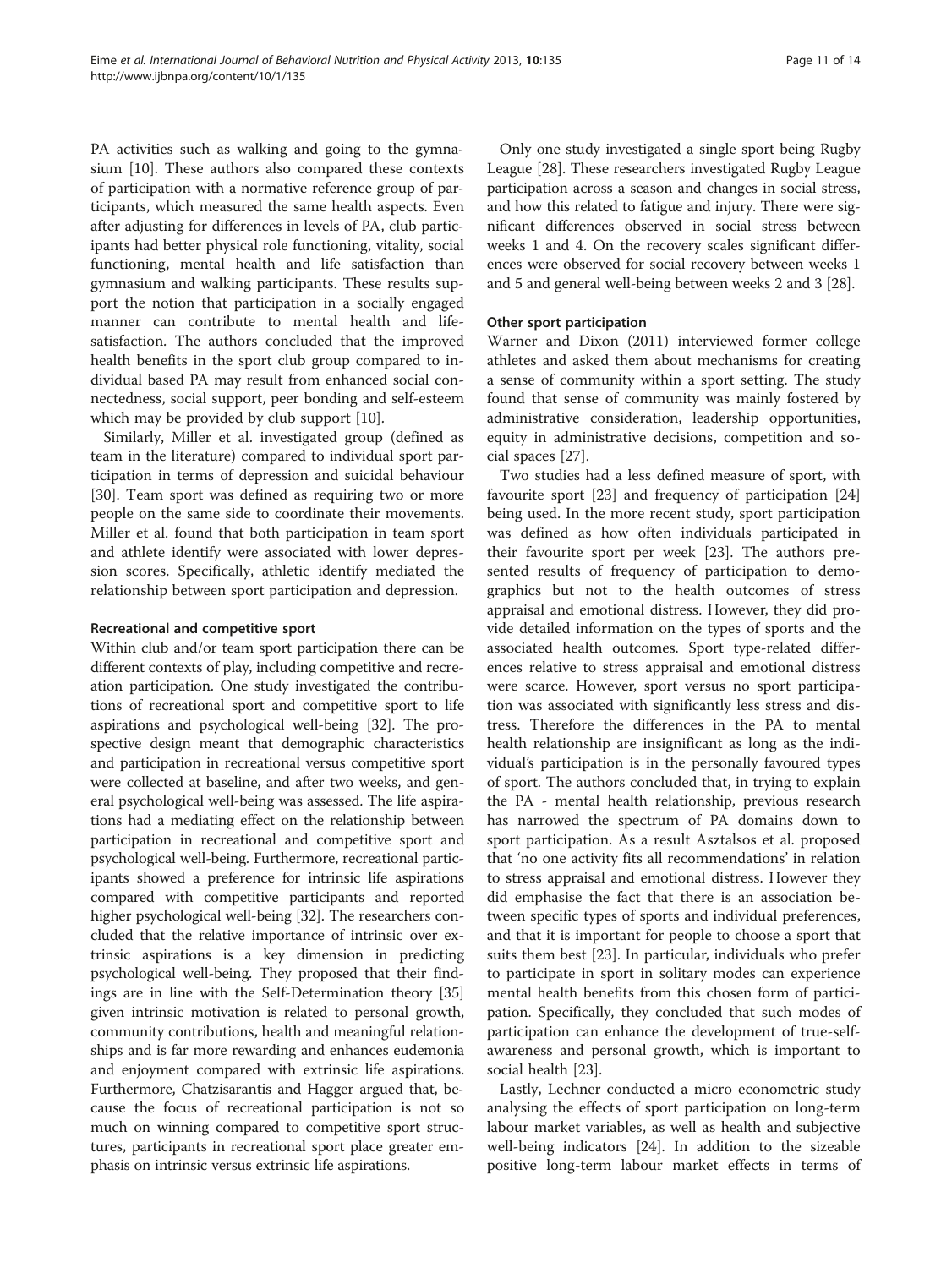earnings and wages, there were positive effects on health and subjective well-being. The researchers measured sport participation in terms of frequency ranging from at least every week to none. The health measures included the degree of disability, perceived health status and general satisfaction with their health status. Sport was positively associated with all health outcomes.

#### Conceptual model

A conceptual model of Health through Sport is proposed (Figure [2\)](#page-8-0) that is based on three primary categories of outcome as per [[11](#page-12-0)]: physical, psychological and social; and two secondary categories: physical/psychological – aspects involving both the physical and psychological elements, and psychosocial – aspects involving both psychological and social elements.

While our model incorporates all five categories and thus depicts the full range of health aspects, the 'physical' aspects have been well reviewed elsewhere [\[2](#page-12-0)] and so this paper in focused on the psychological and social aspects, as defined above.

As previously described [[11\]](#page-12-0), the model includes three major elements: (a) determinants of sports participation, (b) sport itself, and (c) health outcomes of sport participation. The 'determinants' element is based on the well-established social ecological model [\[33,34\]](#page-13-0) and is represented as concentric rings spreading out from the individual's intrapersonal characteristics to widening spheres of influence. The sport element incorporates two dimensions of context: individual – team and informal – organised, each of which is almost dichotomous, but also has some intermediate variants (e.g. running alone, running in an informal group, running for a club team, running in a club relay team). The three types of health outcomes - physical, psychological and social - are shown as overlapping, representing the fact that there may be interactions and interrelationships between physical and psychological aspects and between psychological and social health aspects. For example, there are relationships between physical fitness and mental state; and interpersonal relationships may satisfy needs for belongingness and, as such, influence psychological health. Another example is resilience, whereby psychological health may influence an individual's capacity to engage in interpersonal relationships.

The different strengths of the various linkages between the sport element and the health outcomes represent the notion that all forms of sport contribute strongly to physical health. However, while organised and/or team forms also contribute strongly to psychological and social outcomes, informal and/or individual forms contribute somewhat less to psychological outcomes and relatively little to social outcomes. Finally, we have noted the limited evidence of causality in the literature reviewed. This

ambiguity or reciprocity could perhaps be represented by double-headed arrows linking the physical, psychological and social elements to the sport element, but we have represented it by 'feedback loops' from the three outputs to the intrapersonal and interpersonal determinants.

The structure of the model proposed is sufficiently general to be applicable both in the adult context and in the context of children and adolescents [\[11\]](#page-12-0). Each element and each link shown in Figure [2](#page-8-0) is applicable in both contexts. However, the specific details of each element or link may differ between the adult and child/adolescent contexts. The relative importance of specific determinants of participation (within the five social-ecological domains) is not the same for children/adolescents and adults; for example, schools are important organisational settings for sport participation among children and adolescents, but not for adults. The mechanisms of the links between sport participation and psychological and social health also differ at different stages of life; for example, developmental issues are important aspects of the psychological and social health domains for children and adolescents, but not for adults. Also, the feedback loops whereby health status affects intrapersonal and interpersonal determinants of participation are different in detail at different life stages. The main differences between the health outcomes of the children and adolescent compared to adults were that the children and adolescent studies highlighted mainly social health aspects and the adults more psychological. Improved social interaction/ integration and social skills and improved self-esteem were the most common health aspects reported in the systematic review for children and adolescents [\[11](#page-12-0)]. Whereas the most common health aspects reported in this study related to psychological health aspects of wellbeing, and reduced stress and distress.

#### Limitations

This systematic review has some limitations. Whilst the search strategy, based on a-priori inclusion and exclusion criteria, was comprehensive and encompassed grey literature which reported primary data, conference proceedings were not included. Nor were non-English language articles included. The studies reviewed included a wide range of aims, focuses, measurement tools and indicators of both sport participation and health outcomes. This diversity of focus and methodology limited the extent of synthesis and precluded meta-analysis. Most studies were crosssectional and used self-report measures. Therefore results should be interpreted with caution, and any conclusions regarding causation are conjectural.

#### Conclusion

Whilst the number of studies investigating the psychological and social health benefits of sport participation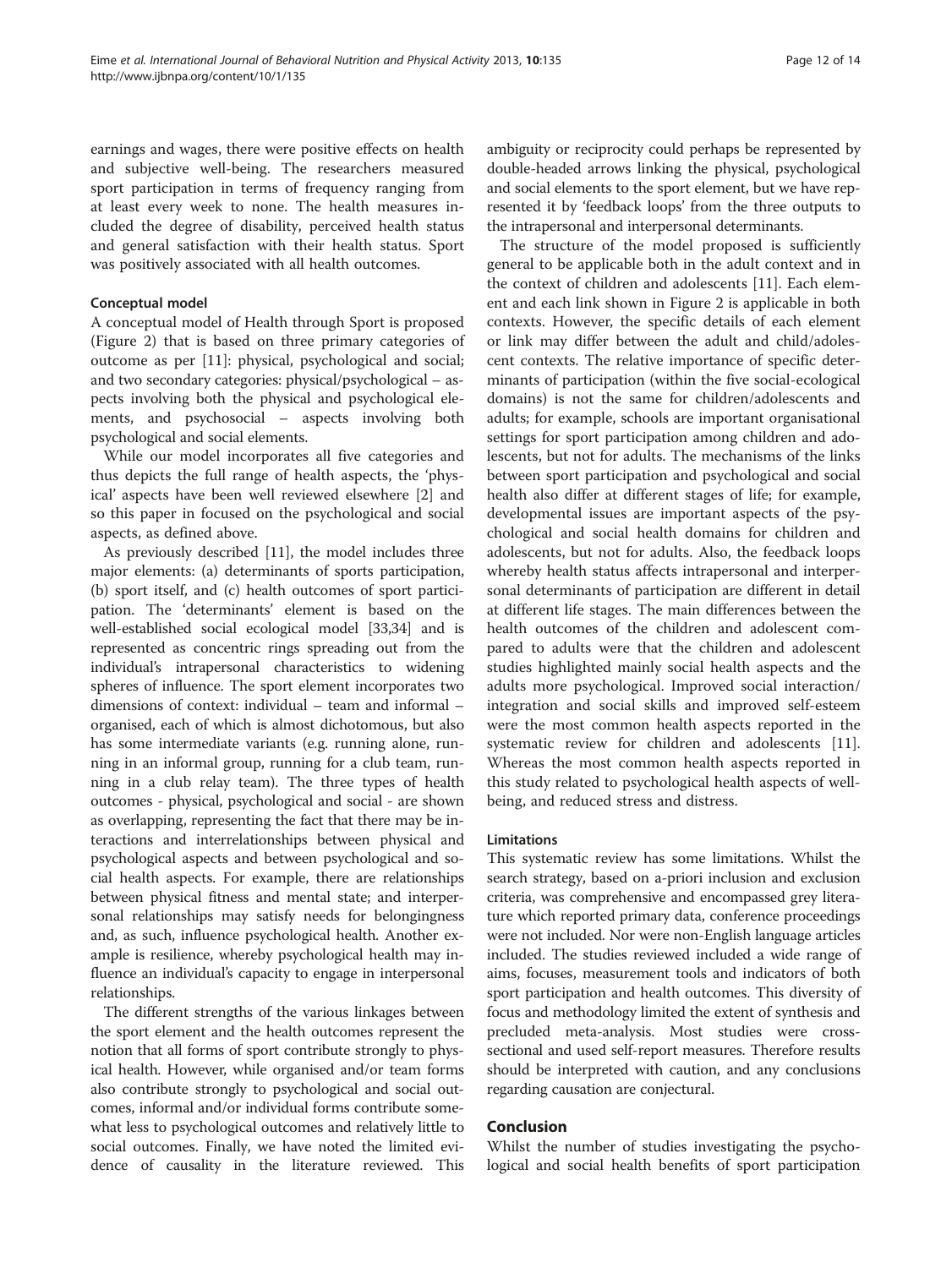<span id="page-12-0"></span>for adults was not large, there was a general consensus that there are many psychological and social health benefits associated with participation in sport for adults. Furthermore, there is consistent evidence that clubbased and team-based sport participation, when compared to other individual forms of PA, is associated with better psychological and social health outcomes. It is generally concluded that it is the social nature of this participation that is the factor mediating the relationship between participation and improved health. Furthermore, the concept of choice and fun seems to be a contributing factor to improved health. When people play a sport of their choice, it is fun and enjoyable in the social context and they are often intrinsically motivated to participate. In saying this, it is important for each individual to choose their sport so that it suits their preferences. Some individuals prefer to participate in sport in solitary modes and this participation can enhance their mental health. This in turn can contribute to the development of true-self-awareness and personal growth which is also significant for social health. In contrast to sport participation, other forms of PA, such as domestic chores and transport, are not necessarily enjoyable. The improved health aspects from sport participation were also often associated with recreational play rather than with competition.

In light of the research evidence, and acknowledging that research to date is predominantly based on crosssectional studies, it is recommended that participation in sport is advocated as a form of leisure-time PA for adults which can produce a range of health benefits. It is also recommended that the causal link between participation in sport and psycho-social health be further investigated and the conceptual model of Health through Sport tested.

#### Abbreviations

PA: Physical activity.

#### Competing interests

The authors declare that they have no competing interests.

#### Authors' contributions

RME contributed to the study design, the review of literature, analysis of literature, model conceptualisation, manuscript conceptualisation and preparation. JAY contributed to the study design, the review of literature, analysis of literature, model conceptualisation, manuscript conceptualisation and preparation. JTH contributed to analysis of literature, model conceptualisation and representation, and manuscript preparation. MJC contributed to analysis of study quality and critical review of the manuscript. WRP contributed to the study design and critical review of the manuscript. All authors read and approved the final manuscript.

#### Acknowledgements

RME is supported by a VicHealth Research Practice Fellowship.

Received: 12 March 2013 Accepted: 2 December 2013 Published: 7 December 2013

#### References

- 1. US Department of Health and Human Services: 2008 Physical activity guidelines for Americans. 2008. Available from [http://www.health.gov/](http://www.health.gov/paguidelines/guidelines/) [paguidelines/guidelines/.](http://www.health.gov/paguidelines/guidelines/)
- 2. Physical activity guidelines advisory committee: Physical activity guidelines advisory committee report, 2008. Washington DC: US Department of Health and Human Services; 2008:G8–39.
- 3. Brown W, Mishra G, Lee C, Bauman A: Leisure time physical activity in Australian women: Relationship with well being and symptoms. Res Q Exerc Sport 2000, 71(3):206–216.
- 4. Mummery K, Schofield G, Caperchione C: Physical activity dose-response effects on mental health status in older adults. Aust N Z I Public Health 2004, 28(2):188–192.
- 5. Spirduso W, Cronin D: Exercise dose–response effects on quality of life and independent living in older adults. Med Sci Sports Exerc 2001, 33(6):S598–S608.
- 6. Brown D, Brown D, Heath G, Balluz L, Giles W, Ford E, Mokdad A: Associations between physcial activity dose and health-related quality of life. Med Sci Sports Exerc 2004, 36(5):890–896.
- 7. Asztalos M, De Bourdeaudhuij I, Cardon G: The relationship between physical activity and mental health varies across activity intensity levels and dimensions of mental health among women and men. Public Health Nutr 2009, 13(8):1207–1214.
- 8. World Health Organisation: Constitution of the World Health Organisation. 2006. [http://apps.who.int/gb/bd/PDF/bd47/EN/constitution-en.pdf.](http://apps.who.int/gb/bd/PDF/bd47/EN/constitution-en.pdf)
- 9. Eime R, Harvey J, Sawyer N, Craike M, Symons C, Polman R, Payne W: Understanding the contexts of adolescent female participation in sport and physical activity. Res Q Exerc Sport 2013, 84(2):157-166.
- 10. Eime R, Harvey J, Brown W, Payne W: Does sports club participation contribute to health-related quality of life? Med Sci Sports Exerc 2010, 42(5):1022–1028.
- 11. Eime R, Young J, Harvey J, Charity M, Payne W: A systematic review of the psychological and social benefits of participation in sport for children and adolescents: Informing development of a conceptual model of Health through Sport. International Journal of Behavioral Nutrition & Physical Activity 2013, 10:98.
- 12. Australian Sports Commission: What is defined as a sport. 2012. [https://www.](https://www.ausport.gov.au/supporting/nso/asc_recognition) [ausport.gov.au/supporting/nso/asc\\_recognition.](https://www.ausport.gov.au/supporting/nso/asc_recognition)
- 13. Vandenbos R ed: APA Concise dictionary of psychology. Washington: American Psychology Association; 2009.
- 14. Gill T, Baur L, Bauman A, Steinbeck K, Storlien L, Singh M, Brand-Miller J, Colagiun S, Caterson I: Childhood obesity in Australia remains a widespread health concern that warrants population-wide prevention programs. MJA 2009, 190:146–148.
- 15. Caspersen C, Powell K, Christenson G: Physical activity, exercise and physical fitness: definitions and distinctions for health-related research. Public health reports 1985, 100(2):126–131.
- 16. McDowell I, Newell C: Measuring health: A guide to rating scales and questionnaires. New York: University Press; 1987.
- 17. Reber A, Allen R, Reber E: Penguin dictionary of psychology. London: Penguin; 2009.
- 18. Department of Education and Early Childhood Development: Improving school sport and physical education in your school. Melbourne: Department of Education and Early Childhood Development; 2009.
- 19. The Australian Concise Oxford Dictionary ed. Oxford: Melbourne; 2020.
- 20. Downs S, Black N: The feasibility of creating a checklist for the assessment of the methodological quality both of randomised and nonrandomised studies of health care interventions. J Epidemiol Community Health 1998, 52:377–384.
- 21. Tremblay M, LeBlanc A, Kho M, Saunders T, Larouche R, Colley R, Goldfield G, Gorber S: Systematic review of sedentary behaviour and health indicators in school-aged children and youth. Int J Behav Nutr Phys Act 2011, 8:98.
- 22. Janssen I, LeBlanc A: Systematic review of the health benefits of physical activity and fitness in school-aged children and youth. Int J Behav Nutr Phys Act 2010, 7:40.
- 23. Asztalos M, Wijndaele K, De Bourdeaudhuij I, Philippaerts R, Matton L, Duvigneaud N, Thomis M, Lefevre J, Cardon G: Sport participation and stress among women and men. Psychology of Sport and Exercise 2012, 13:466–483.
- 24. Lechner M: Long-run labour market and health effects of individual sports activities. J Health Econ 2009, 28:839-854.